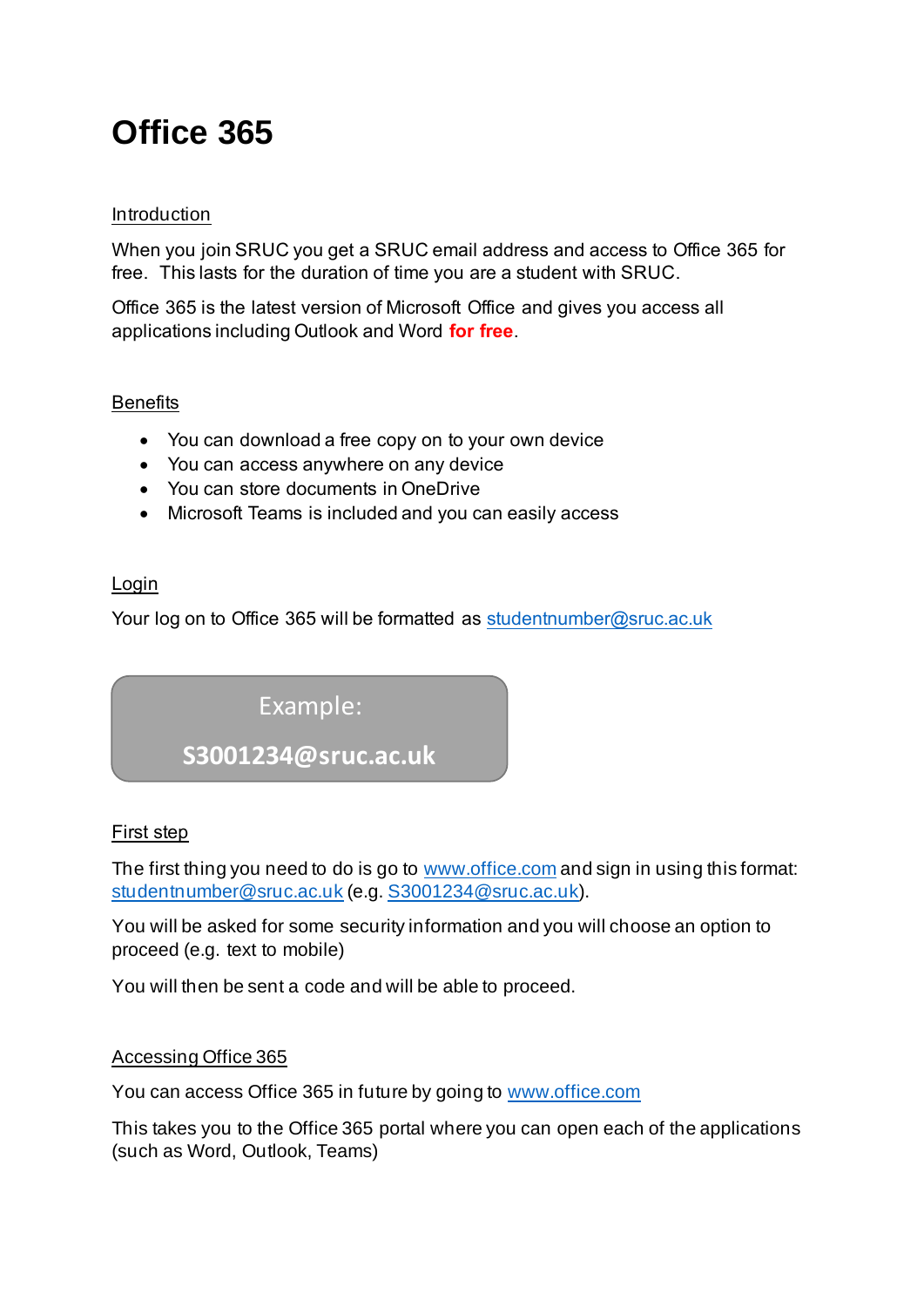You can access this on any browser on any device as long as you are connected to the internet

| fil office.com/?auth=2 |                                  |           |           |             |                |            |         |              |       |              |                       | $_{\oplus}$ |
|------------------------|----------------------------------|-----------|-----------|-------------|----------------|------------|---------|--------------|-------|--------------|-----------------------|-------------|
| Office 365             |                                  |           |           |             |                |            |         |              |       |              |                       |             |
|                        | Good afternoon                   |           |           |             |                |            |         |              |       |              | Install Office $\vee$ |             |
|                        | $\hspace{0.1mm} +\hspace{0.1mm}$ | $\bullet$ | $\bullet$ | $W_{\perp}$ | $\mathbf{x}$ . | P.         | N,      | $\mathbf{s}$ | Ŵ     | $S^{\infty}$ | 唱                     |             |
|                        | <b>Start new</b>                 | Outlook   | OneDrive  | Word        | Excel          | PowerPoint | OneNote | SharePoint   | Teams | Sway         | Forms                 |             |
|                        | $\rightarrow$                    |           |           |             |                |            |         |              |       |              |                       |             |
|                        | All apps                         |           |           |             |                |            |         |              |       |              |                       |             |
|                        |                                  |           |           |             |                |            |         |              |       |              |                       |             |

Alternatively, you can download a free copy of Microsoft Office on to your own device by clicking on this button after you log on [www.office.com](http://www.office.com/)

| # office.com/fauth=2 |         |          |      |       |            |         |            |       |      |                |
|----------------------|---------|----------|------|-------|------------|---------|------------|-------|------|----------------|
| Office 365           |         |          |      |       |            |         |            |       |      |                |
| Good afternoon       |         |          |      |       |            |         |            |       |      | Install Office |
|                      |         | ◓        | W.   | X.    | 0          | 47      | R)         | 噛     |      |                |
| Start new            | Outlook | OneDrive | Word | Excel | PowerPoint | OneNote | SharePoint | Teams | Sway | Forms          |
|                      |         |          |      |       |            |         |            |       |      |                |
| All apps<br>x        |         |          |      |       |            |         |            |       |      |                |

#### Student Desktop

Another alternative to accessing Office 365 is logging on to the Student Desktop. Student Desktop is a really useful remote desktop service that allows you to log on over the internet and use your own device as if you were using a computer on campus.

To download student desktop go to [www.sruc.ac.uk/studentdesktop](http://www.sruc.ac.uk/studentdesktop) and click download:



After it has downloaded, log on with org\studentnumber and your password. For example:

# **Org\S3001234**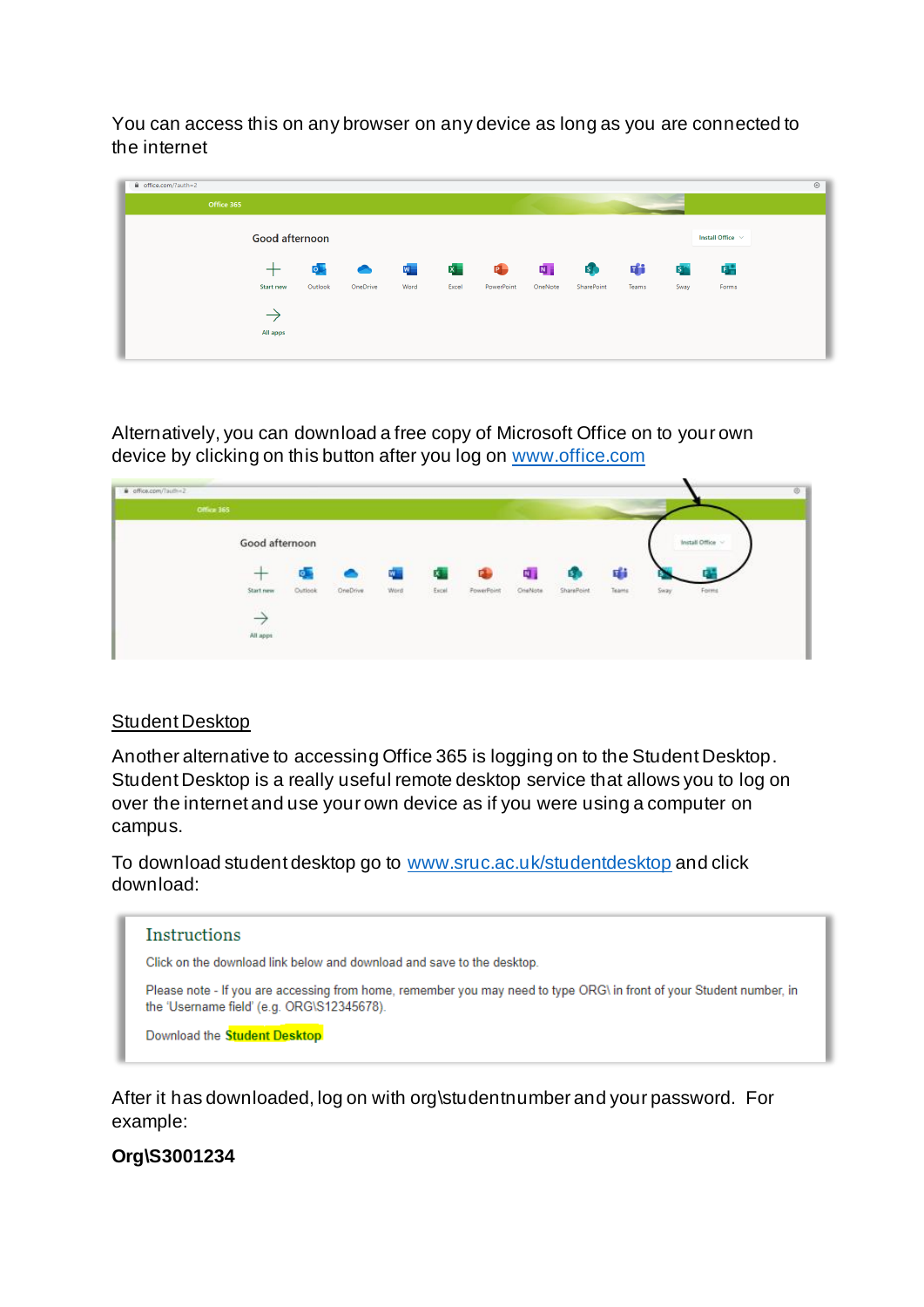# **Password**

#### Moodle

Another way you can access Office 365 is by clicking the links available on the [Moodle home page.](https://moodle.sruc.ac.uk/)



#### Mobile Apps

You can also download the mobile apps for Android and iOS devices. To do this, simply go to the app store or play store and search for each application (e.g. "word","outlook","teams") and download.

As usual, log on with the format [studentnumber@sruc.ac.uk](mailto:studentnumber@sruc.ac.uk) and your password (e.g. [S3001234@sruc.ac.uk\)](mailto:S3001234@sruc.ac.uk)

Need help?